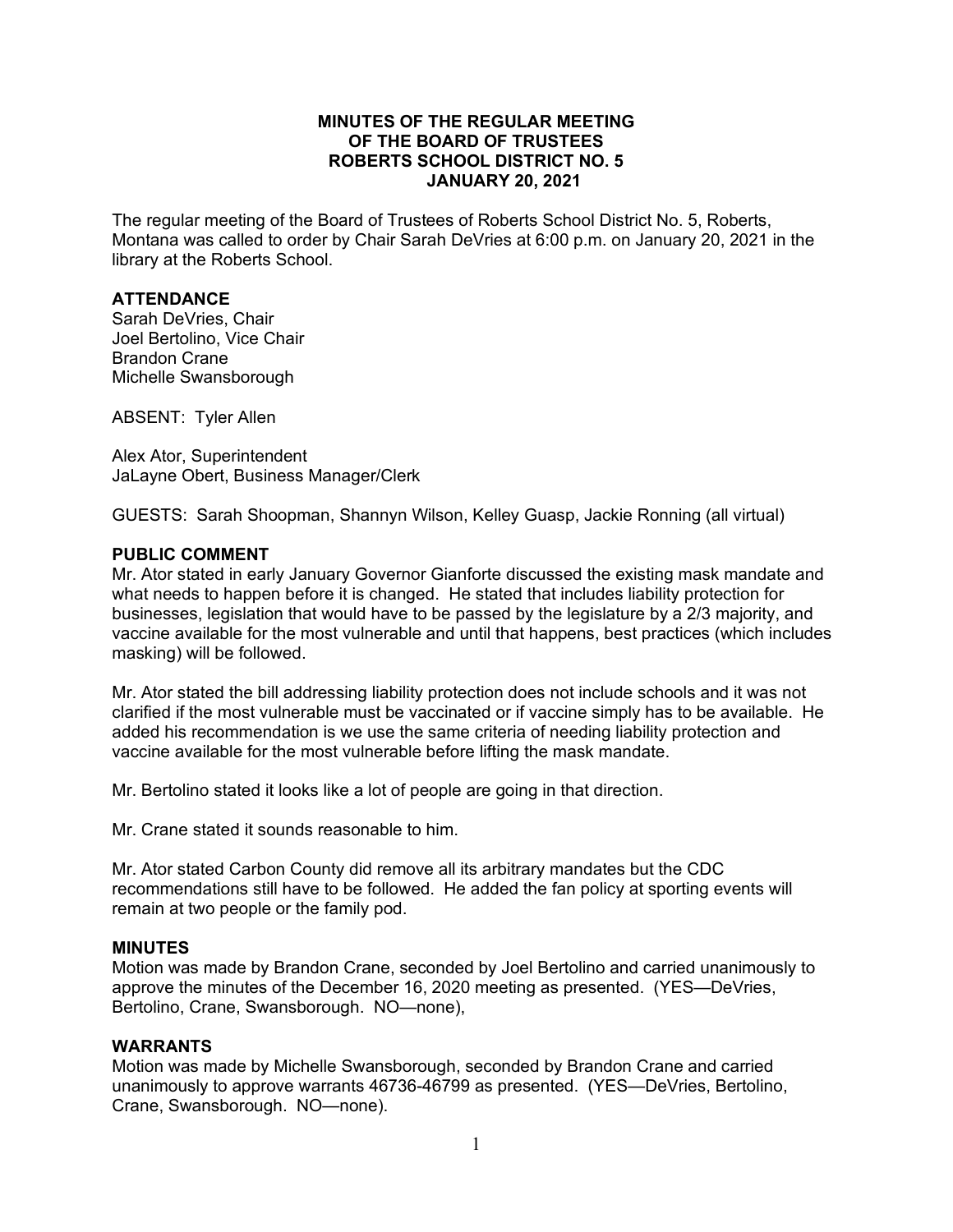# **TEACHER REPORT**

Shannyn Wilson gave the teacher report for the month.

Miss Wilson stated she is teaching fourth grade this year and has a mix of in-school and online students this year but is working through it. She reported she is using Eureka for math this year and it is new to both her and the students but it is working well and has higher level elements. She added she really likes the CKLA program for language arts.

Miss Wilson stated she is thankful for the way the school, support staff, and administration has reacted to the situation of being in a pandemic.

Mr. Ator thanked her for her positive energy.

ACTIVITIES – Sarah Shoopman reported on the following for Activities:

- 1. MHSA Annual Meeting was held virtually and there is nothing significant to report. Post season play will be discussed at the end of the month.
- 2. High school girls' basketball is in the #1 spot in the conference. Boys' team is improving every game and some JV games have been added. Game times will flip next week with the boys playing before the girls.
- 3. Music- Elementary winter concert was done virtually.
- 4. FFA FFA Week is in February
- 5. BPA Both regional and state events will be virtual.

#### **STAFFING**

PARAPROFESSIONAL – Mr. Ator recommended hiring Ressa Herta as a paraprofessional at \$11.50 per hour for up to 34 hours per week.

Motion was made by Joel Bertolino, seconded by Michelle Swansborough and carried unanimously to hire Ressa Herta at \$11.50 per hour for up to 34 hours per week. (YES— DeVries, Bertolino, Crane, Swansborough. NO—none).

Mr. Ator stated at the December meeting, Lisa Young's contract as paraprofessional was extended to the end of the school year at the current rate of pay and should have included a pay raise of \$.50 per hour.

Motion was made by Brandon Crane, seconded by Michelle Swansborough and carried unanimously to rescind the motion of December 16, 2020, concerning the employment of Lisa Young.

Motion was made by Brandon Crane, seconded by Michelle Swansborough and carried unanimously to extend the hire of Lisa Young as paraprofessional through June 30, 2021 for 35 hours per week, at \$11.50 per hour, to be effective as of January 1, 2021. (YES—DeVries, Bertolino, Crane, Swansborough. NO—none).

#### **NEW BUSINESS**

SUPT. EVALUATION – Mr. Ator stated his evaluation information is in the board packet and asked that it be done by March 5 and the evaluation done at the March meeting.